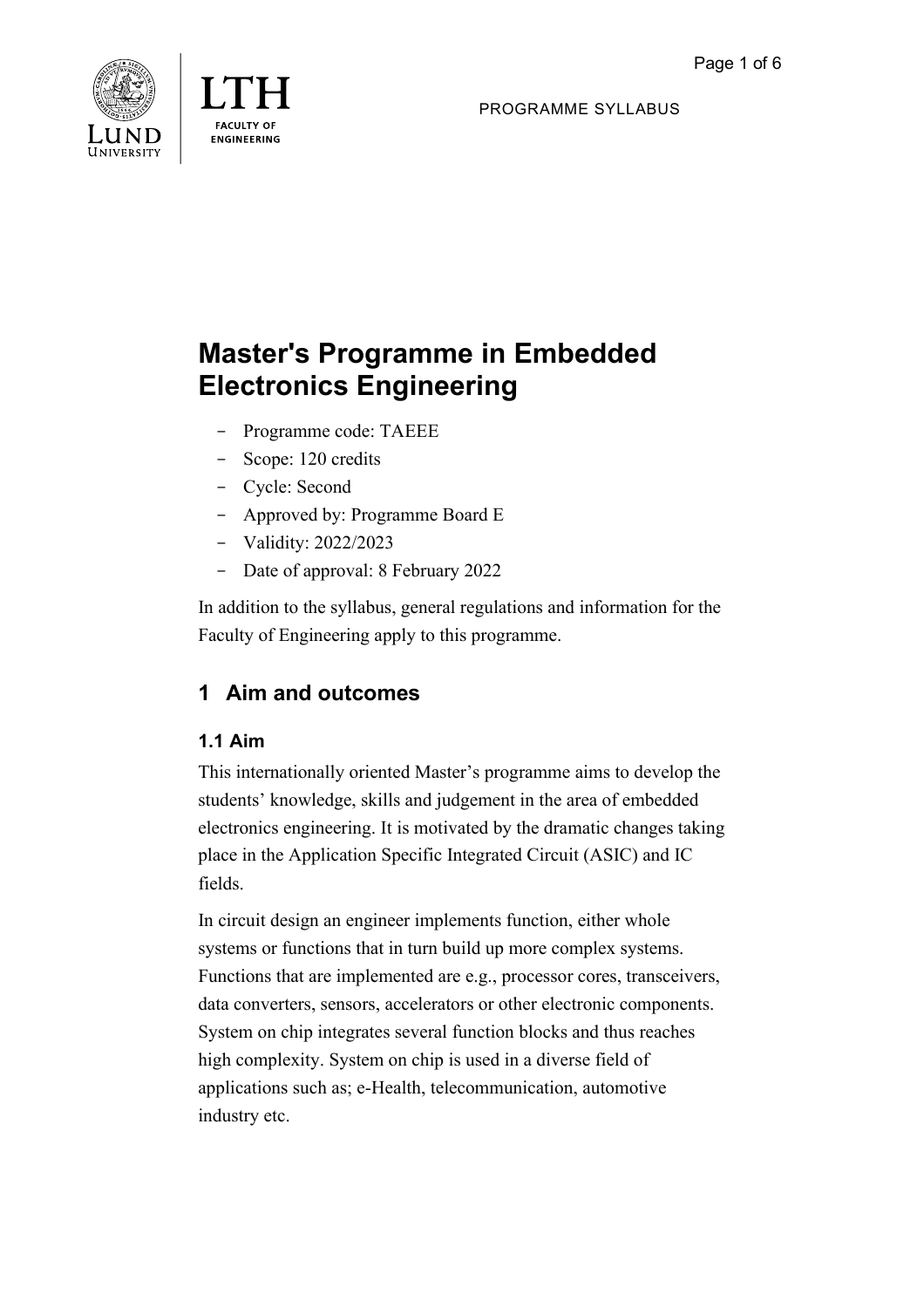Embedded systems often use one or more system on chip that can be programmed to achieve a high abstraction level.

For a number of years, research at Lund University has focused on this problem. Experience gained from this research has been incorporated in the Master's programme.

## **1.2 Outcomes for a Degree of Master of Science (120 credits)**

(Higher Education Ordinance 1993:100)

#### **Knowledge and understanding**

For a Degree of Master of Science (120 credits) the student shall

- demonstrate knowledge and understanding in the main field of study, including both broad knowledge of the field and a considerable degree of specialised knowledge in certain areas of the field as well as insight into current research and development work, and
- demonstrate specialised methodological knowledge in the main field of study.

#### **Competence and skills**

For a Degree of Master of Science (120 credits) the student shall

- demonstrate the ability to critically and systematically integrate knowledge and analyse, assess and deal with complex phenomena, issues and situations even with limited information,
- demonstrate the ability to identify and formulate issues critically, autonomously and creatively as well as to plan and, using appropriate methods, undertake advanced tasks within predetermined time frames and so contribute to the formation of knowledge as well as the ability to evaluate this work,
- demonstrate the ability in speech and writing both nationally and internationally to report clearly and discuss his or her conclusions and the knowledge and arguments on which they are based in dialogue with different audiences, and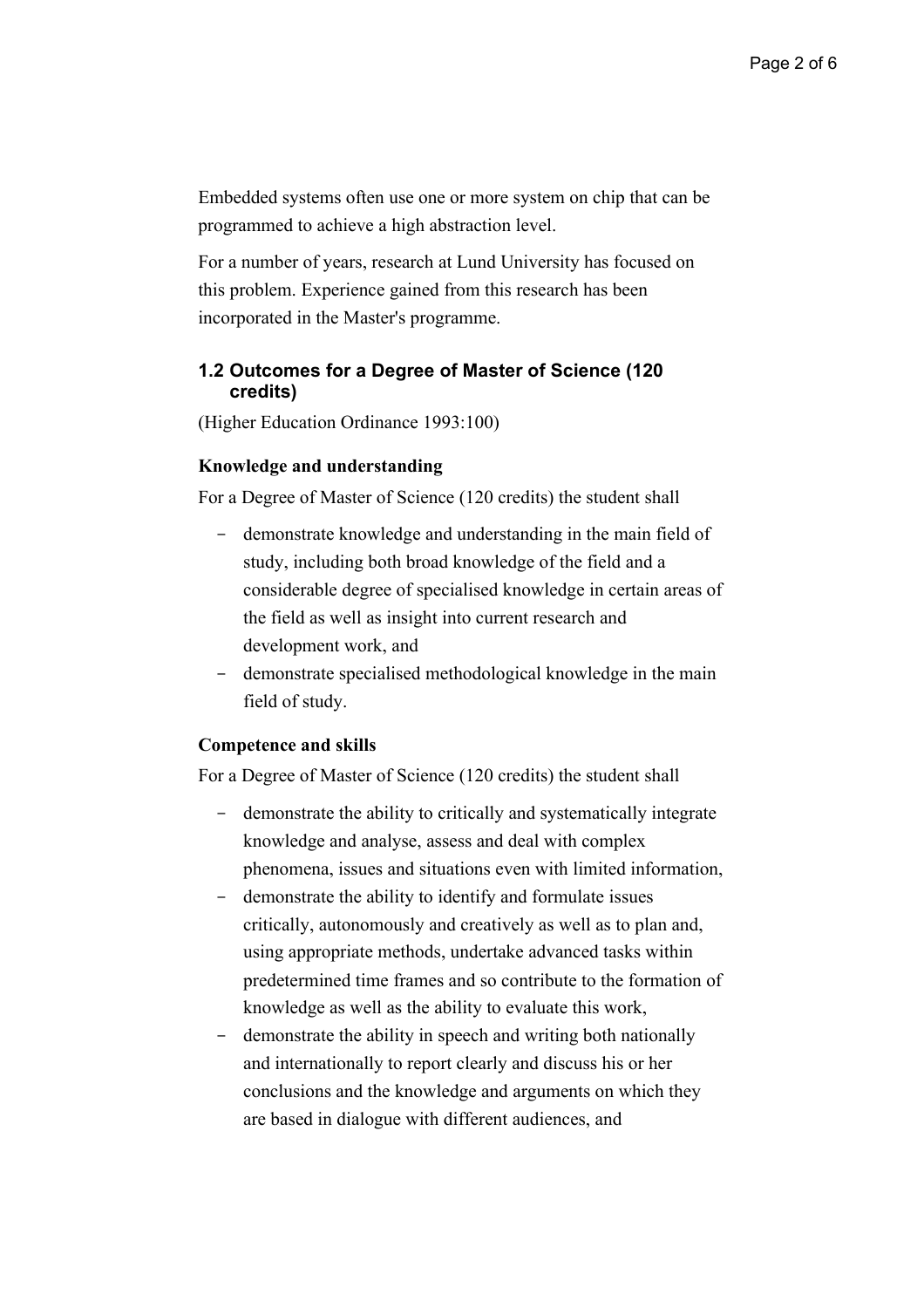- demonstrate the skills required for participation in research and development work or autonomous employment in some other qualified capacity.

## **Judgement and approach**

For a Degree of Master of Science (120 credits) the student shall

- demonstrate the ability to make assessments in the main field of study informed by relevant disciplinary, social and ethical issues and also to demonstrate awareness of ethical aspects of research and development work,
- demonstrate insight into the possibilities and limitations of research, its role in society and the responsibility of the individual for how it is used, and
- demonstrate the ability to identify the personal need for further knowledge and take responsibility for his or her ongoing learning.

# **1.3 Specific outcomes for a Degree of Master of Science (120 credits)**

## **Knowledge and understanding**

For a Degree of Master of Science (120 credits) students shall

- demonstrate specialised knowledge of the foundations in electronics and computer science to the sub-fields relevant to the field of embedded electronics engineering/system on chip,
- be able to analyse the components from different domains of embedded electronics engineering/system on chip,
- understand how different domains interact, such as hardware versus software and analogue versus digital construction, and
- demonstrate knowledge of intellectual property rights in general and of the field of embedded electronics engineering/system on chip in particular.

#### **Competence and skills**

For a Degree of Master of Science (120 credits) students shall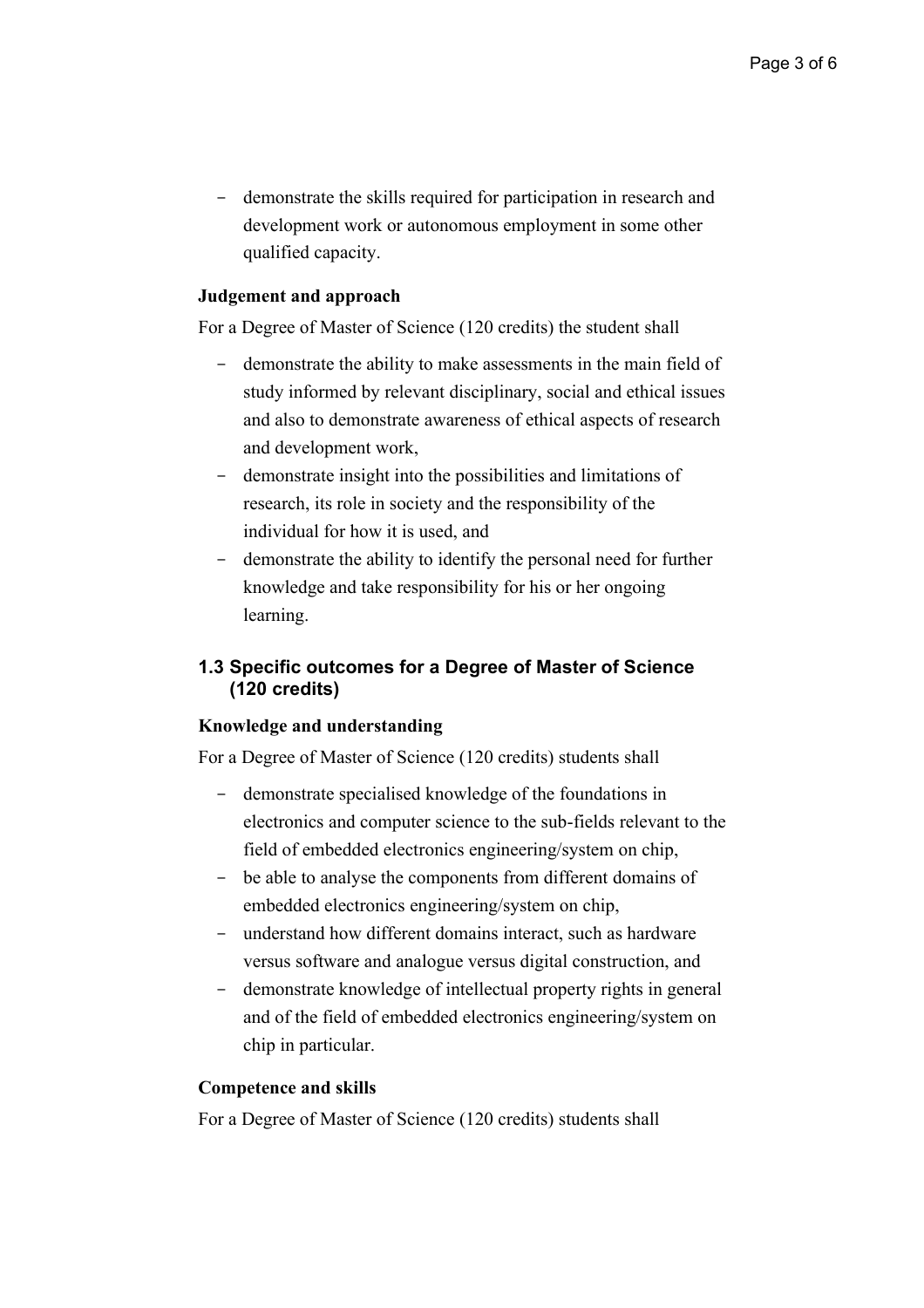- demonstrate the ability to identify, formulate and deal with complex issues in the field of embedded electronics engineering/system on chip critically, autonomously and creatively and with a holistic approach,
- analyse and critically evaluate different technical solutions,
- demonstrate the ability to participate in research and development projects,
- demonstrate the ability to critically and systematically acquire new knowledge in the field of electronics and integrate this with previous knowledge,
- demonstrate the ability to design, simulate and evaluate systems or parts embedded electronics engineering/system on chip,
- demonstrate the ability to autonomously plan and complete advanced tasks,
- demonstrate the ability to develop and design electronic systems and their constituents while taking into account the circumstances and needs of individuals and the targets for sustainable development set by the community, and
- demonstrate the ability to report in speech and writing their knowledge and different types of project work, including background material, investigation and findings, to expert and non-expert audiences in international contexts.

#### **Judgement and approach**

For a Degree of Master of Science (120 credits) students shall

- demonstrate the ability to make assessments informed by relevant disciplinary, social and ethical aspects,
- demonstrate the capacity for teamwork and collaboration with various constellations, and
- demonstrate the ability to identify their need for further knowledge in the field and to continuously upgrade and broaden their knowledge.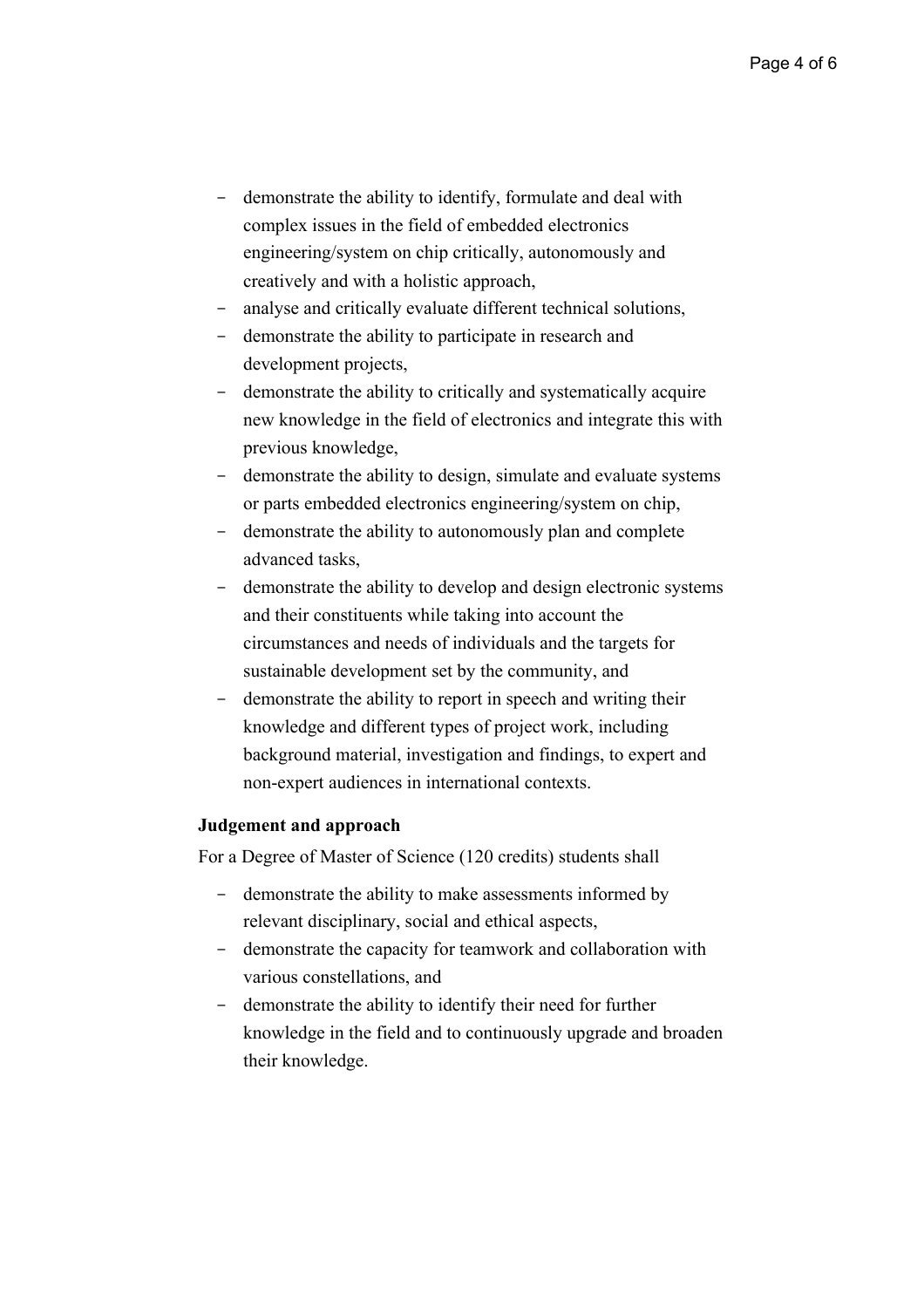# **1.4 Further studies**

On completion of the second-cycle degree, students have basic eligibility for third-cycle studies.

# **2 Programme structure**

The programme includes a compulsory block of courses intended to provide an orientation in modern chip design. The aim is to provide a general overview of embedded electronics engineering and a foundation for an understanding of all types of IC design, i.e. in digital, mixed signal and analogue design, and also basic knowledge of built-in systems. Students may be allowed to attend PhD courses that fit into the master's programme.

# **2.1 Courses**

The courses included in the programme are indicated in the timetable. Students are entitled to accreditation of 7.5 credits of courses in Swedish (organised by Lund University for exchange students).

# **3 Specific admission requirements**

## **3.1 Admission requirements**

A Bachelor's degree in electrical engineering, computer science or equivalent including. Completed courses in mathematics (calculus, differential equations, transform theory and linear algebra) of at least 30 credits/ECTS, as well as completed courses in basic circuit theory, electronics, analogue electronics and digital electronics corresponding at least 30 credits/ECTS in total. The applicant must have basic programming skills (at least on course) and knowledge of electronic description languages, such as VHDL/Verilog. English 6.

# **4 Degree**

## **4.1 Degree requirements**

For a Degree of Master of Science (120 credits) students must successfully complete courses comprising 120 credits, including a